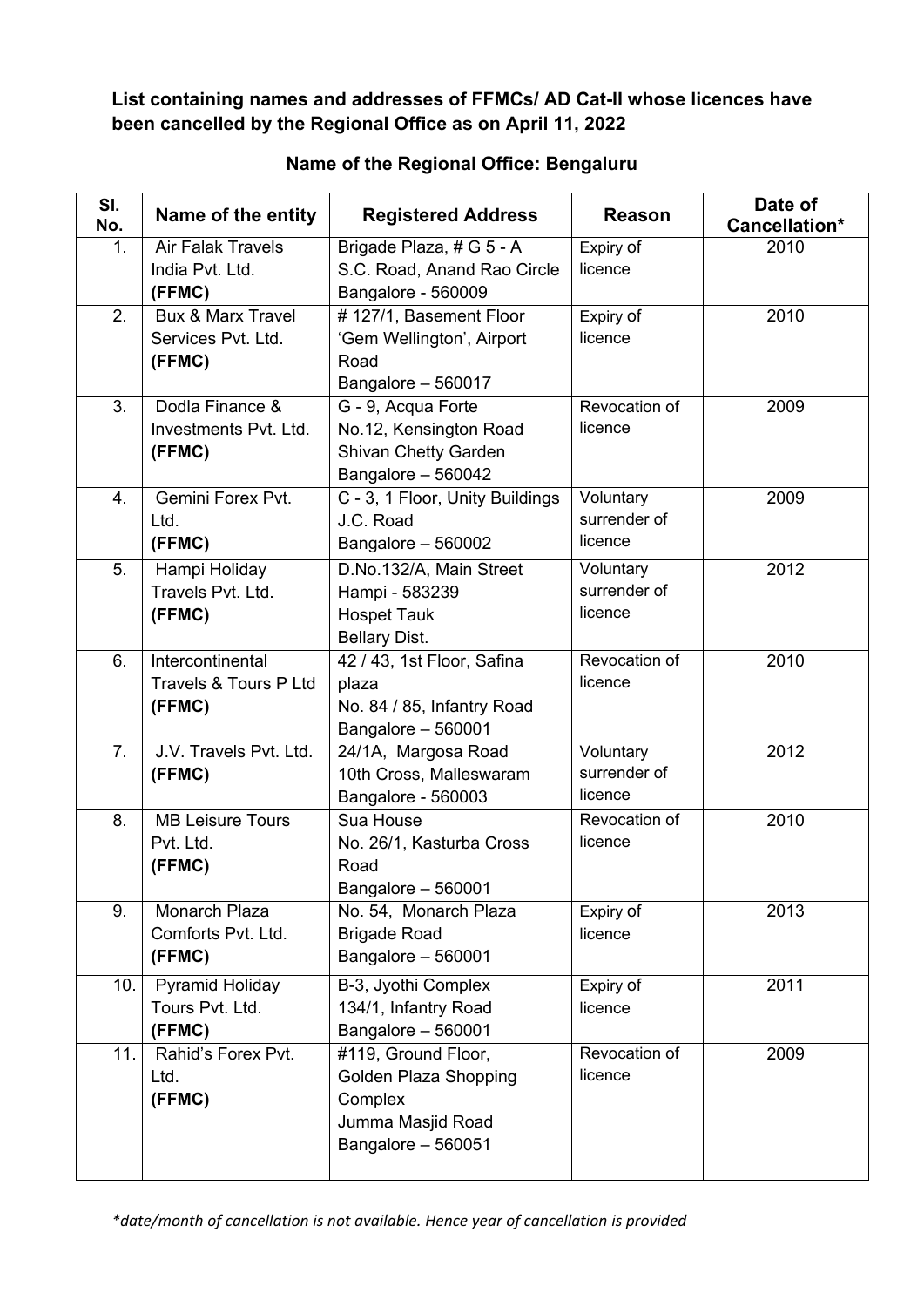| 12. | Rendez Forex &               | No.14/42, 1st Floor            | Voluntary       | 2010       |
|-----|------------------------------|--------------------------------|-----------------|------------|
|     | Services Pvt. Ltd.           | <b>Sundermurthy Road</b>       | surrender of    |            |
|     | (FFMC)                       | Cox Town                       | licence         |            |
|     |                              | Bangalore - 560005             |                 |            |
| 13. | Reva Journeys                | 40, 2nd Floor, "Sai            | Expiry of       | 2013       |
|     | (Globe) Pvt. Ltd.            | Spandana"                      | licence         |            |
|     | (FFMC)                       | <b>Sirur Park Road</b>         |                 |            |
|     |                              | Malleshwaram                   |                 |            |
|     |                              | Bangalore - 560003             |                 |            |
| 14. | <b>Trans Global Forex</b>    | 343, I Floor,                  | Voluntary       | 2009       |
|     | India Ltd.                   | Narayana Pillai Street         | surrender of    |            |
|     | (FFMC)                       | <b>Off Commercial Street</b>   | licence         |            |
|     |                              | Bangalore - 560001             |                 |            |
| 15. | Vidhata Tours &              | 101, Prestige Court, 1st Floor | Voluntary       | 2012       |
|     | Travels Ltd.                 | #101, K.H. Road                | surrender of    |            |
|     | (FFMC)                       | Bangalore - 560027             | licence         |            |
| 16. | Windsor Forex Pvt.           | No. 11, Sankey Road            | Voluntary       | 2011       |
|     | Ltd.                         | Bangalore - 560020             | surrender of    |            |
|     | (FFMC)                       |                                | licence         |            |
| 17. | <b>JRS Leisure</b>           | No.396, 18th Main Road         | Expiry of       | 2014       |
|     | Managements (P) Ltd.         | 6th Block, Koramangala         | licence         |            |
|     | (FFMC)                       | Bangalore - 560095             |                 |            |
| 18. | Durga World Travel           | No.9, I Floor, Sai Sadan       | Voluntary       | 2014       |
|     | (India) Pvt. Ltd.            | St. John's Road                | surrender of    |            |
|     | (FFMC)                       | Bangalore - 560042             | licence         |            |
| 19. | Sivam Forex Pvt. Ltd.        | 16/17, Ground Floor            | Voluntary       | 2014       |
|     | (FFMC)                       | 158 - Mota Royal Arcade        | surrender of    |            |
|     |                              | <b>Brigade Road</b>            | licence         |            |
|     |                              | Bangalore - 560001             |                 |            |
| 20. | Four Wings                   | <b>Ganesh Mahal Complex</b>    | Voluntary       | 2014       |
|     | <b>International Travels</b> | K.S. Rao Road                  | surrender of    |            |
|     | Pvt. Ltd.                    | Mangalore - 575001             | licence         |            |
|     | (FFMC)                       |                                |                 |            |
| 21. | <b>Falcon Coins Gallery</b>  | #16, Tank Bund Road, Mayur     | Voluntary       | 2015       |
|     | Pvt. Ltd.                    | <b>Hotel Building</b>          | surrender of    |            |
|     | (FFMC)                       | Opposite Majestic Bus Stand    | licence         |            |
|     |                              | Bangalore-560009               |                 |            |
|     |                              |                                |                 |            |
| 22. | <b>Trans India Forex</b>     | 343, 1st Floor, Narayana       | Voluntary       | 22.07.2016 |
|     | Pvt. Ltd.                    | Pillai Street                  | surrender of    |            |
|     | (FFMC)                       | <b>Off Commercial Street</b>   | licence         |            |
|     |                              | Bangalore - 560001             |                 |            |
| 23. | SVS Forex Pvt td             | #1, 2 Temple Road              | Voluntary       | 19.06.2017 |
|     | (FFMC)                       | 15th Cross, Malleswaram        | surrender<br>of |            |
|     |                              | Bangalore - 560 003            | licence         |            |
|     |                              |                                |                 |            |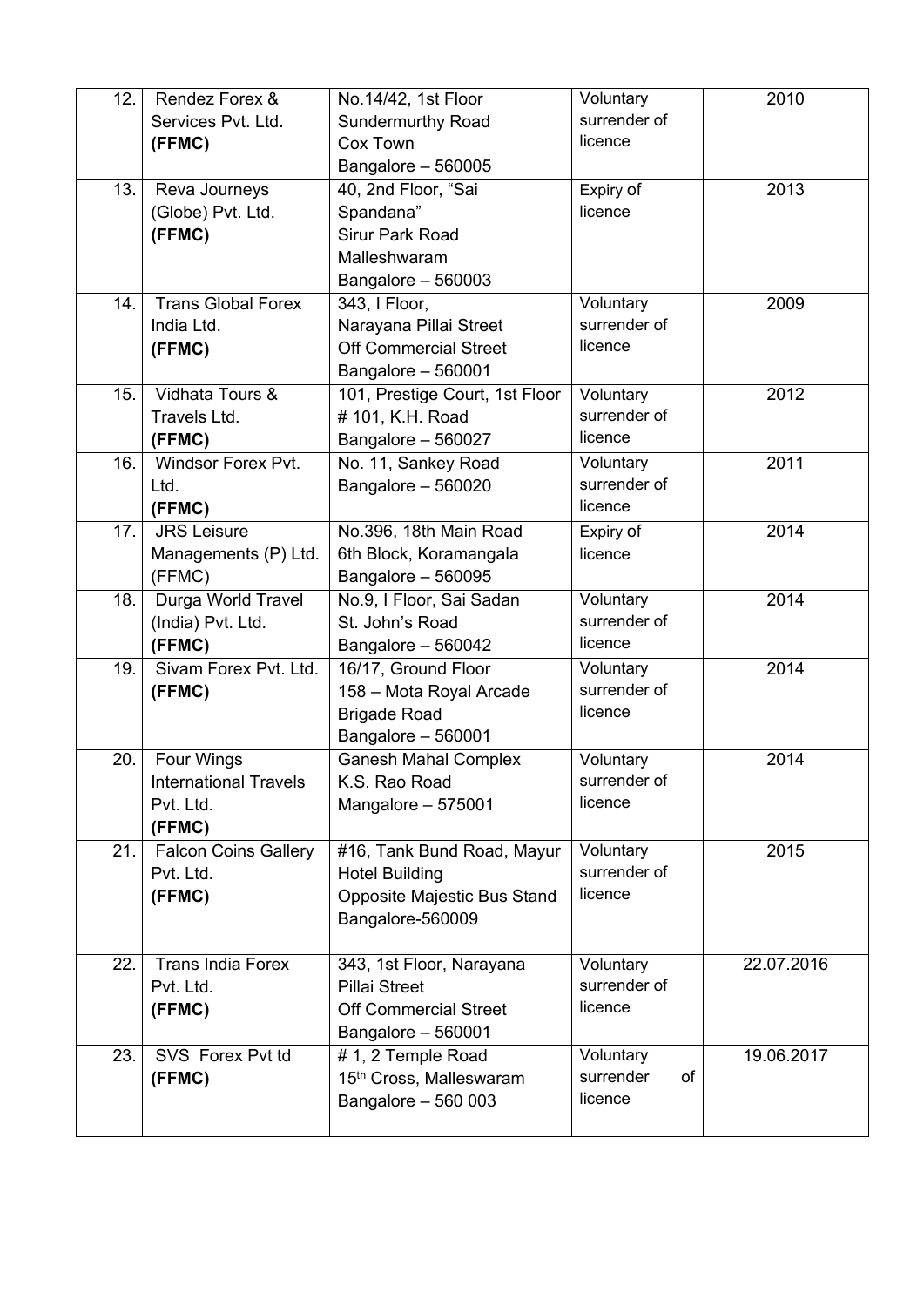| 24. | Classic Forex &                  | 705 'A' Wing, Mittal Towers                     | Revocation of             | 20.11.2017 |
|-----|----------------------------------|-------------------------------------------------|---------------------------|------------|
|     | <b>Consultancy Services</b>      | M.G. Road                                       | licence                   |            |
|     | Pvt .Ltd.(FFMC)                  | Bangalore - 560001                              |                           |            |
| 25. | The Travel Company               | 202, 2nd Floor                                  | Voluntary                 | 13.12.2017 |
|     | (Bangalore) Pvt. Ltd.            | <b>Batra Centre</b>                             | surrender of              |            |
|     | (FFMC)                           | 27, Ulsoor Road                                 | licence                   |            |
|     |                                  | Bangalore - 560 042                             |                           |            |
| 26. | Velankani Information            | No: 43, Electronics City Phase                  | Voluntary                 | 10.04.2018 |
|     | <b>System Ltd</b>                | <b>Hosur Road</b>                               | surrender of              |            |
|     | (FFMC)                           | Bangalore- 560 100                              | licence                   |            |
| 27. | Travel Air Private Ltd.          | #787, 15 <sup>th</sup> Cross,                   | Voluntary                 | 19.04.2018 |
|     | (FFMC)                           | 100 Feet Ring Road                              | surrender of              |            |
|     |                                  | J.P. Nagar, 1 <sup>st</sup> Phase               | licence                   |            |
|     |                                  | Bangalore- 560 078                              |                           |            |
| 28. | <b>Master World Travel</b>       | 233, 4th Main,                                  | Voluntary                 | 25.07.2018 |
|     | & Forex Pvt.Ltd.                 | 6th Cross, (NGEF Layout)                        | surrender of<br>licence   |            |
|     | (FFMC)                           | Sadananda Nagar<br>Bangalore - 560038           |                           |            |
| 29. | SB Forex &                       | Royal Meenakshi Mall                            | Voluntary                 | 09.08.2018 |
|     | Vacations Pvt. Ltd.              | #T006, 3rd Floor, Hulimavu                      | surrender of              |            |
|     | (FFMC)                           | <b>BBMP, Arakere Sub-division</b>               | licence                   |            |
|     |                                  | Bannerghatta Road                               |                           |            |
|     |                                  | Bangalore - 560076                              |                           |            |
| 30. | <b>Sinan Forex Private</b>       | No. 20, Golden Plaza                            | Voluntary                 | 12.10.2018 |
|     | Ltd.                             | Jumma Masjid Road (OPH                          | surrender of              |            |
|     | (FFMC)                           | Road)                                           | licence                   |            |
|     |                                  | <b>Near Commercial Street</b>                   |                           |            |
| 31. | . Travel Tours Pvt.              | Bangalore - 560001<br>No.1/1, Millers Arcade    | Voluntary                 | 28.12.2018 |
|     | Ltd.                             | Millers Road, Vasanth Nagar                     | surrender of              |            |
|     | (AD Cat-II)                      | Bangalore - 560 052                             | licence                   |            |
| 32. | <b>Cosmic Credits Pvt</b>        | 21, First Floor,                                | Voluntary                 | 17.05.2019 |
|     | -Ltd.                            | Mota Royal Arcade                               | surrender of              |            |
|     | (FFMC)                           | 158, Brigade Road                               | licence                   |            |
|     |                                  | Bengaluru - 560001                              |                           |            |
| 33. | Orion Inbound Pvt                | 112, Shree Complex                              | Voluntary<br>surrender of | 14.07.2020 |
|     | Ltd.<br>(FFMC)                   | No.73, St. John's Road                          | licence                   |            |
| 34. | Aster Travel and                 | Bengaluru - 560042<br>No.144 & 145, Aishwatya   | Voluntary                 | 21.01.2021 |
|     | <b>Hospitality Services</b>      | Enclave,                                        | surrender of              |            |
|     | Pvt Ltd.                         | K Narayanpura, Kothanur                         | licence                   |            |
|     | (FFMC)                           | Post,                                           |                           |            |
|     |                                  | Bengaluru - 560077                              |                           |            |
| 35. | Trawealth India Pvt              | No. 14, First Floor                             | Voluntary                 | 25.03.2021 |
|     | Ltd.                             | Kaveriappa Layout                               | surrender of              |            |
|     | (FFMC)                           | Miller Tank Bund Road                           | licence                   |            |
|     |                                  | Bengaluru - 560052                              |                           |            |
| 36. | Marks & Kroners<br>Forex Pvt Ltd | New No. 26, Old No. 34/A<br>Ramachandra Complex | Expiry of<br>licence      | 31.10.2020 |
|     | (FFMC)                           | Devasandra circle, New BEL                      |                           |            |
|     |                                  | Road                                            |                           |            |
|     |                                  | Bangalore - 560 054                             |                           |            |
|     |                                  |                                                 |                           |            |